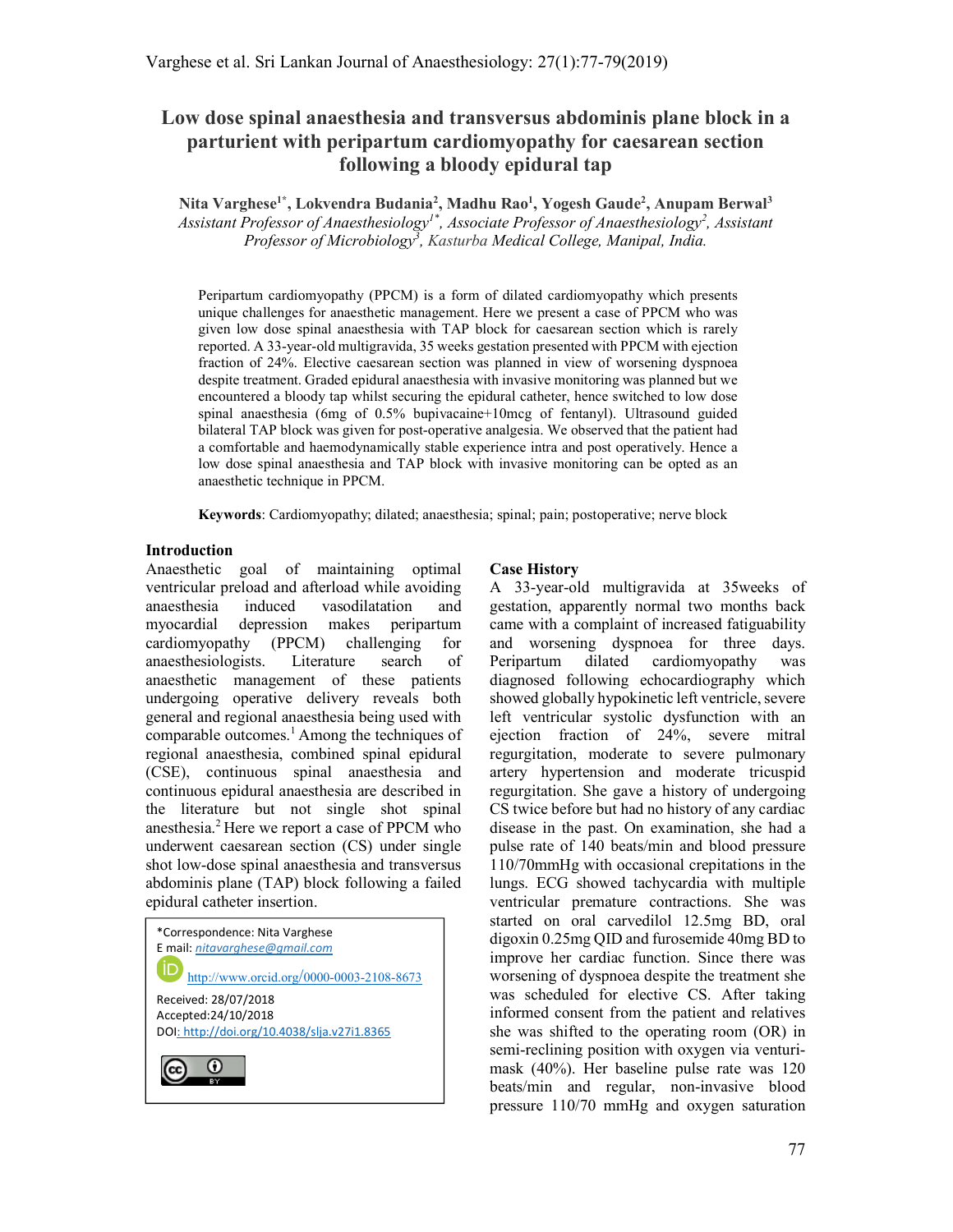96%. A radial arterial line and right internal jugular central line were secured and emergency drugs, difficult airway cart and defibrillator were kept ready in the OR. Patient was co-loaded with ringer lactate through central line. Our plan was epidural anaesthesia in the sitting position and first attempt at epidural catheterization was done at L3-4. Though the entry at this level was smooth we experienced a bloody tap on catherization and subsequently this happened twice. A change of hands as well as level of epidural space was decided but these attempts at L2-3 and L4-5 also resulted in a bloody tap. Hence, we decided on a low dose spinal anaesthesia. This was achieved with 6mg of  $0.5\%$  bupivacaine (heavy) and  $10\mu$ g of fentanyl at L3-4 interspace and patient was made to lie down supine. The level of anaesthesia at one minute was T6 and patient was comfortable in the lying down position. Haemodynamically she was stable throughout the surgery expect for an initial BP drop to 90/45mmHg that picked up with 250ml fluid bolus and no inotropic support. A healthy baby was delivered, and the surgery took about 90minutes during which the patient was comfortable. We then gave bilateral TAP blocks with 20ml of 0.25% levo-bupivacaine on each side under ultrasound guidance. Even though her cardiac function and ejection fraction did not improve drastically she was symptomatically better and hence after a period of 7 days she was discharged with advice to continue oral carvedilol, furosemide and warfarin and was asked to review after a month.

# **Discussion**

The Heart failure Association of the European Society of Cardiology working group have defined PPCM as "an idiopathic cardiomyopathy presenting with heart failure secondary to left ventricular systolic dysfunction towards the end of pregnancy or in the months following delivery where no other cause of heart failure is found. It is a diagnosis of exclusion. The left ventricle may not be dilated but the ejection fraction is nearly always reduced below  $45\%$ <sup>3</sup> Even though there is a lack of registry to document such cases in India, Pandit et al have reported an incidence of 1 in 1374 live births from a tertiary referral hospital in South India.<sup>1</sup>

Low cardiac output causes tachycardia, which may gradually progress to dyspnoea, ascites, peripheral oedema, atypical chest pain, embolic phenomena and haemoptysis. Over diagnosis or disregarding of heart disease can happen as symptoms similar to cardiac failure may occur even in normal pregnancy due to normal physiological changes of pregnancy.<sup>1</sup>

Favourable maternal and foetal outcome require that the haemodynamic goals be prioritized while choosing the techniques and drugs to provide anaesthesia. Considering the pathophysiology of PPCM, focus should be on avoiding tachycardia, maintaining adequate preload and avoiding factors that would increase the afterload such as hypoxia, hypercarbia and acidosis. Control of airway and ventilation is better with general anaesthesia (GA), but afterload can increase by sympathetic stimulation during rapid sequence induction and intubation. Inhalation or intravenous induction agents are cardiac depressants but when high dose opioid anaesthesia is used to avoid myocardial depression, it can cause neonatal respiratory depression.<sup>4</sup> Thromboembolism leading to cardiac failure and even cardiac arrest is seen with GA.<sup>5</sup> Regional anaesthesia remains the method of choice as the sympathectomy associated with it causes a decrease in cardiac preload and afterload which is beneficial in patients with  $PPCM<sup>4,5</sup>$  Prevention of thromboembolic events and reduced catecholamines are additional benefits of neuraxial blockade. However, caution must be taken to prevent abrupt fall in  $BP^{6,7}$  Literature reveals that regional anaesthesia was used in patients undergoing non-emergent CS with relatively stable haemodynamics, while moderately symptomatic patients or those undergoing emergency surgery received general anaesthesia.<sup>1</sup>We planned for epidural anaesthesia with invasive haemodynamic monitoring but abandoned it in view of repeated bloody taps during epidural catheter insertion and switched to spinal anaesthesia. Low dose spinal anaesthesia with local anaesthetic and opioid, which is known to minimize haemodynamic instability was chosen.<sup>8,9</sup> Gupta *et al* used low dose spinal anaesthesia (5mg bupivacaine + 25mcg fentanyl) in PPCM patient (EF-25%) for medical termination of pregnancy and sterilization.<sup>6</sup> Although anaesthesiologists are apprehensive, there are case reports where low dose spinal block has been successful as the duration of surgery is less.<sup>5</sup> In our case gradual and restricted coloading prevented acute fall in BP. Though early use of inotropes and inodilators is warranted in PPCM patient we managed the initial fall in BP with fluid bolus without need of vasopressor.